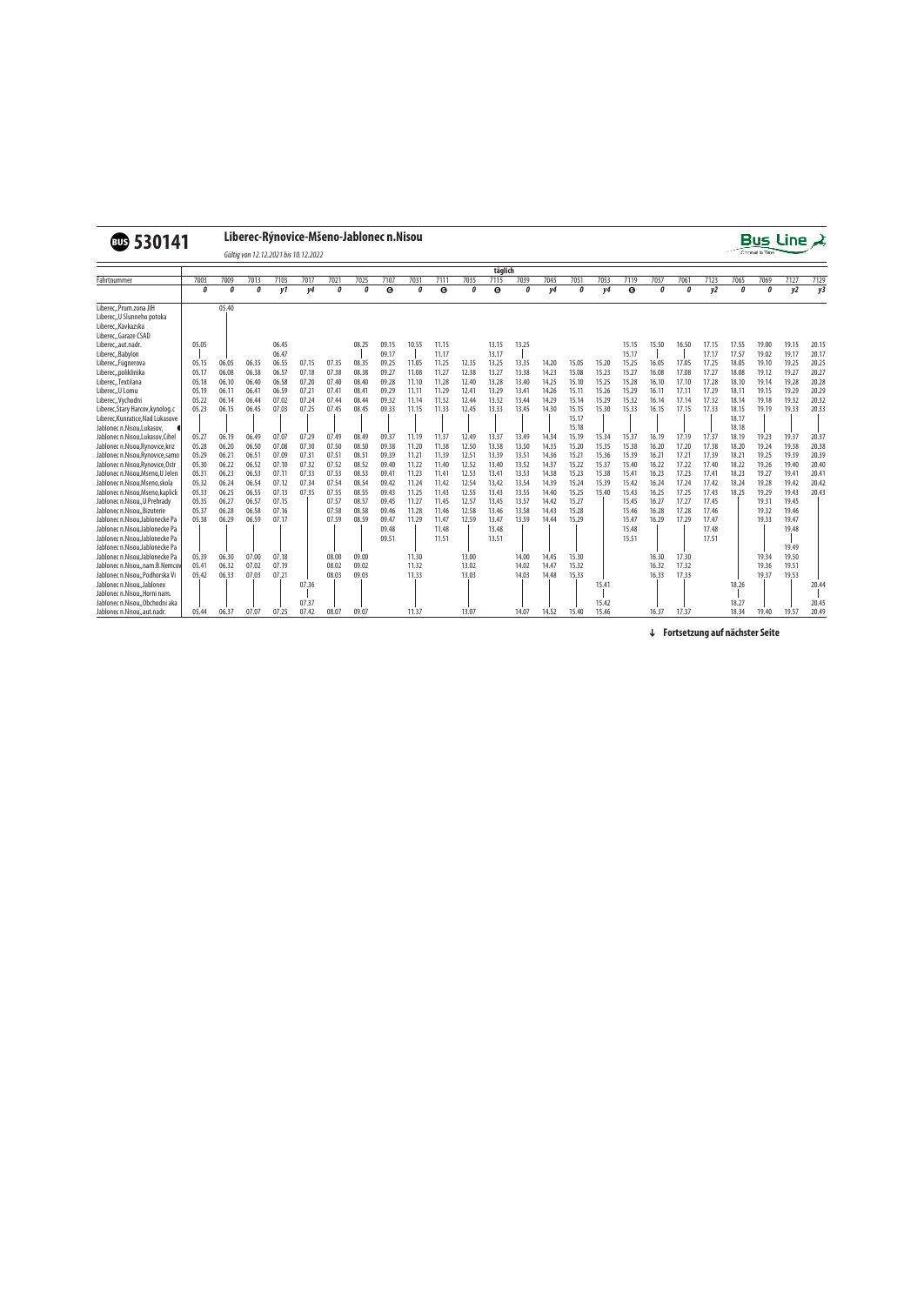|                                  | täglich |       |
|----------------------------------|---------|-------|
| Fahrtnummer                      | 7073    | 7075  |
|                                  | 19      | 19    |
| Liberec,,Prum.zona JIH           |         |       |
| Liberec,, U Slunneho potoka      |         |       |
| Liberec,, Kavkazska              |         |       |
| Liberec,,Garaze CSAD             |         |       |
| Liberec,,aut.nadr.               | 21.07   |       |
| Liberec, Babylon                 | 21.09   |       |
| Liberec, Fügnerova               | 21.15   | 22.40 |
| Liberec,,poliklinika             | 21.17   | 22.42 |
| Liberec,,Textilana               | 21.19   | 22.43 |
| Liberec,, U Lomu                 | 21.20   | 22.44 |
| Liberec,, Vychodni               | 21.23   | 22.47 |
| Liberec, Stary Harcov, kynolog.c | 21.24   | 22.48 |
| Liberec, Kunratice, Nad Lukasove |         |       |
| Jablonec n.Nisou, Lukasov,       |         |       |
| Jablonec n.Nisou,Lukasov,Cihel   | 21.28   | 22.51 |
| Jablonec n.Nisou, Rynovice, kriz | 21.29   | 22.52 |
| Jablonec n.Nisou, Rynovice, samo | 21.30   | 22.53 |
| Jablonec n.Nisou, Rynovice, Ostr | 21.31   | 22.54 |
| Jablonec n.Nisou, Mseno, U Jelen | 21.32   | 22.55 |
| Jablonec n.Nisou, Mseno, skola   | 21.33   | 22.56 |
| Jablonec n.Nisou, Mseno, kaplick | 21.34   | 22.57 |
| Jablonec n.Nisou,, U Prehrady    | 21.36   | 22.59 |
| Jablonec n.Nisou,, Bizuterie     | 21.37   | 23.00 |
| Jablonec n.Nisou, Jablonecke Pa  | 21.38   | 23.01 |
| Jablonec n.Nisou, Jablonecke Pa  | 21.40   |       |
| Jablonec n.Nisou, Jablonecke Pa  |         |       |
| Jablonec n.Nisou, Jablonecke Pa  | 21.41   |       |
| Jablonec n.Nisou, Jablonecke Pa  | 21.42   | 23.02 |
| Jablonec n.Nisou,,nam.B.Nemcov   | 21.44   | 23.04 |
| Jablonec n.Nisou,, Podhorska Vi  | 21.45   | 23.05 |
| Jablonec n.Nisou, Jablonex       |         |       |
| Jablonec n.Nisou,, Horni nam.    |         |       |
| Jablonec n.Nisou,, Obchodni aka  |         |       |
| Jablonec n.Nisou,,aut.nadr.      | 21.48   | 23.08 |

**0** Mo-Fr (ohne Feiertage)

**l9** Mo-Fr (ohne Feiertage), nicht 31.12.21

**y2** Samstag, Sonn- und Feiertage, nicht 24.12.21

**y4** Mo-Fr (ohne Feiertage), nicht 23.12.21 bis 31.12.21, 1.7.22 bis 31.8.

**⊙** Samstag, Sonn- und Feiertage **y1** Samstag, Sonn- und Feiertage, nicht 25.12.21, 1.1.22 **y3** Samstag, Sonn- und Feiertage, nicht 24.12.21, 25.12.21, 1.1.22 ● hält nur zum Aussteigen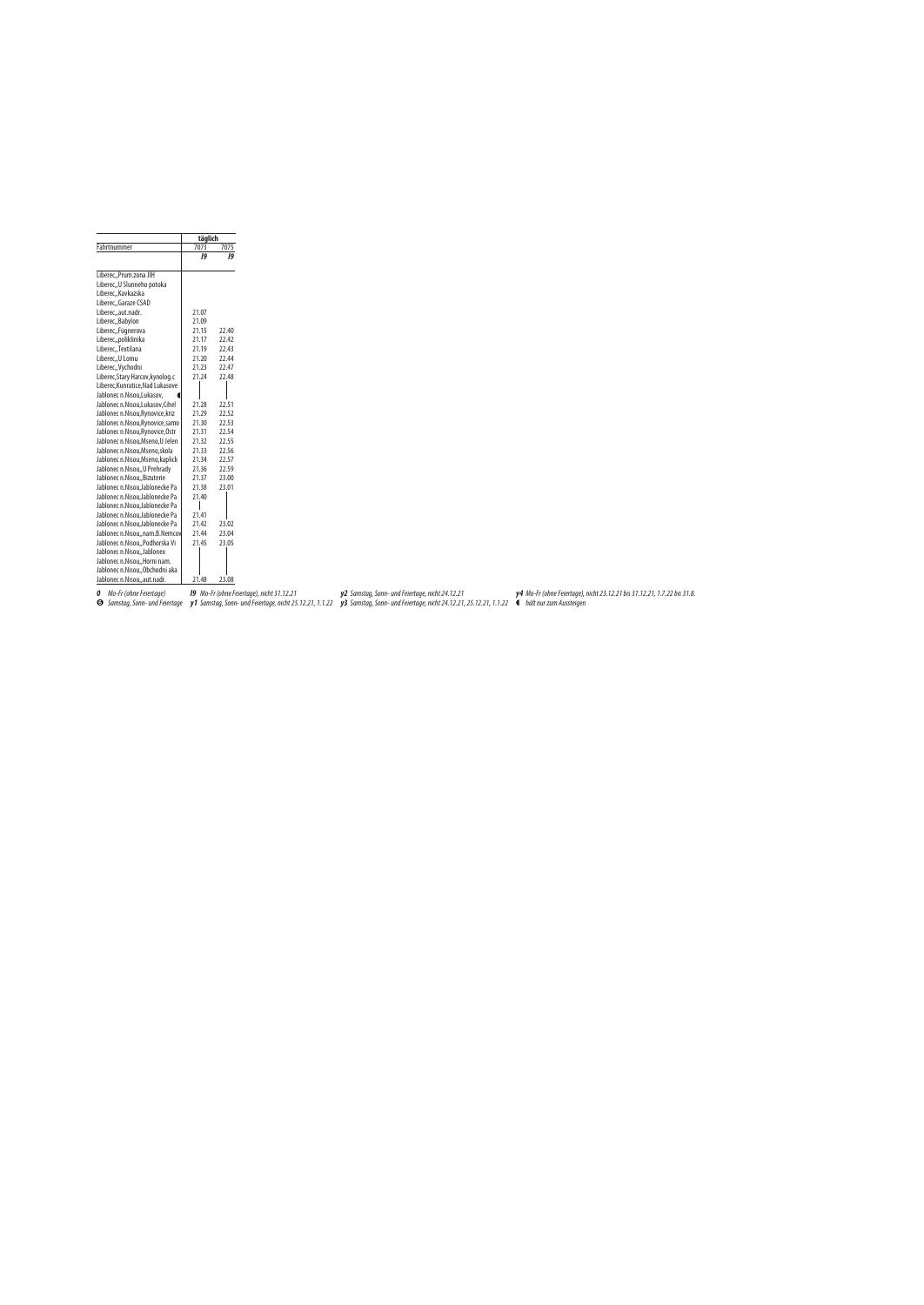

## v**530141 Jablonec n.Nisou-Mšeno-Rýnovice-Liberec**



|                                  |            |          |       |            |       |       |                |         |         |                       |        | täglich |       |            |         |        |       |                       |       |       |            |                |                |          |
|----------------------------------|------------|----------|-------|------------|-------|-------|----------------|---------|---------|-----------------------|--------|---------|-------|------------|---------|--------|-------|-----------------------|-------|-------|------------|----------------|----------------|----------|
| Fahrtnummer                      | 7002       | 7004     | 7012  | 7100       | 7018  | 7020  | 7090           | 7102    | 7026    | 7104                  | 7030   | 7108    | 7038  | 7112       | 7040    | 7044   | 7046  | 7116                  | 7050  | 7086  | 7056       | 7120           | 7060           | 7064     |
|                                  | $\theta$   | $\theta$ | n     | v1         | y4    | v4    | ah             | v3      | O       | $\boldsymbol{\Theta}$ | n      | ❺       | n     | $\odot$    | 0       | 0      | v4    | $\boldsymbol{\Theta}$ | 0     | y4    | $\theta$   | v <sub>2</sub> | $\mathfrak{a}$ | $\theta$ |
| Jablonec n.Nisouaut.nadr.        | 04.18      | 04.45    | 05.50 | 05.56      |       | 06.44 | 06.44          |         | 07.20   | 07.53                 | 08.20  |         | 11.50 |            | 12.20   | 13.20  |       |                       | 14.20 |       | 15.50      |                | 16.50          | 17.50    |
| Jablonec n.Nisouaut.nadr.        |            |          |       |            | 06.39 |       |                | 07.02   |         |                       |        |         |       |            |         |        | 13.40 |                       |       |       |            |                |                |          |
| Jablonec n.Nisou, Podhorska Vi   | 04.19      | 04.46    | 05.52 | 05.57      |       | 06.46 | 06.46          |         | 07.22   | 07.54                 | 08.22  |         | 11.52 |            | 12.22   | 13.22  |       |                       | 14.22 |       | 15.52      |                | 16.52          | 17.52    |
| Jablonec n.Nisou., nam.B.Nemcov  | 04.21      | 04.48    | 05.54 | 05.58      |       | 06.48 | 06.48          |         | 07.24   | 07.55                 | 08.24  |         | 11.54 |            | 12.24   | 13.24  |       |                       | 14.24 |       | 15.54      |                | 16.54          | 17.54    |
| Jablonec n.Nisou, Jablonecke Pa  | 04.23      | 04.50    | 05.56 | 06.00      |       | 06.50 | 06.50          |         | 07.26   | 07.57                 | 08.26  |         | 11.56 |            | 12.26   | 13.26  |       |                       | 14.26 |       | 15.56      |                | 16.56          | 17.56    |
| Jablonec n.Nisou.Jablonecke Pa   |            | 04.51    |       |            |       |       |                |         |         | 07.59                 |        | 09.59   |       | 11.59      |         |        |       | 13.59                 |       |       |            | 15.59          |                |          |
| Jablonec n.Nisou.Jablonecke Pa   |            | 04.52    |       |            |       |       |                |         |         | 08.00                 |        | 10.00   |       | 12.00      |         |        |       | 14.00                 |       |       |            | 16.00          |                |          |
| Jablonec n.Nisou.Jablonecke Pa   | 04.25      | 04.53    | 05.58 | 06.02      |       | 06.52 | 06.52          |         | 07.28   | 08.02                 | 08.28  | 10.02   | 11.58 | 12.02      | 12.28   | 13.28  |       | 14.02                 | 14.28 | 14.46 | 15.58      | 16.02          | 16.58          | 17.58    |
| Jablonec n.Nisou, Bizuterie      | 04.26      | 04.54    | 05.59 | 06.03      |       | 06.53 | 06.53          |         | 07.29   | 08.03                 | 08.29  | 10.03   | 11.59 | 12.03      | 12.29   | 13.29  |       | 14.03                 | 14.29 | 14.47 | 15.59      | 16.03          | 16.59          | 17.59    |
| Jablonec n.Nisou,, U Prehrady    |            |          |       |            |       |       |                |         |         |                       |        |         |       |            |         |        |       |                       |       |       |            |                |                |          |
| Jablonec n.NisouObchodni aka     |            |          |       |            |       |       |                |         |         |                       |        |         |       |            |         |        |       |                       |       |       |            |                |                |          |
| Jablonec n.Nisou, Horni nam.     |            |          |       |            | 06.41 |       |                | 07.04   |         |                       |        |         |       |            |         |        | 13.42 |                       |       |       |            |                |                |          |
| Jablonec n.Nisou, Jablonex       | 04.28      | 04.56    | 06.01 | 06.05      | 06.43 | 06.55 | 06.55          | 07.05   | 07.31   | 08.05                 | 08.31  | 10.05   | 12.01 | 12.05      | 12.31   | 13.31  | 13.44 | 14.05                 | 14.31 | 14.49 | 16.01      | 16.05          | 17.01          | 18.01    |
| Jablonec n.Nisou, Mseno, kaplick | 04.30      | 04.58    | 06.03 | 06.06      | 06.45 | 06.57 | 06.57          | 07.06   | 07.33   | 08.06                 | 08.33  | 10.06   | 12.03 | 12.06      | 12.33   | 13.33  | 13.46 | 14.06                 | 14.33 | 14.51 | 16.03      | 16.06          | 17.03          | 18.03    |
| Jablonec n.Nisou.Mseno.skola     | 04.31      | 05.00    | 06.05 | 06.07      | 06.47 | 06.59 | 06.59          | 07.07   | 07.35   | 08.07                 | 08.35  | 10.07   | 12.05 | 12.07      | 12.35   | 13.35  | 13.48 | 14.07                 | 14.35 | 14.53 | 16.05      | 16.07          | 17.05          | 18.05    |
| Jablonec n.Nisou, Mseno, U Jelen | 04.32      | 05.01    | 06.06 | 06.08      | 06.48 | 07.00 | 07.00          | 07.08   | 07.36   | 08.08                 | 08.36  | 10.08   | 12.06 | 12.08      | 12.36   | 13.36  | 13.49 | 14.08                 | 14.36 |       | 16.06      | 16.08          | 17.06          | 18.06    |
| Jablonec n.Nisou, Rynovice, Ostr | 04.33      | 05.03    | 06.07 | 06.09      | 06.49 | 07.01 | $07.0^{\circ}$ | 07.09   | 07.37   | 08.09                 | 08.37  | 10.09   | 12.07 | 12.09      | 12.37   | 13.37  | 13.50 | 14.09                 | 14.37 |       | 16.07      | 16.09          | 17.07          | 18.07    |
| Jablonec n.Nisou, Rynovice, samo | 04.34      | 05.05    | 06.08 | 06.10      | 06.51 | 07.03 | 07.03          | 07.10   | 07.38   | 08.10                 | 08.38  | 10.10   | 12.08 | 12.10      | 12.38   | 13.38  | 13.52 | 14.10                 | 14.38 | 14.55 | 16.08      | 16.10          | 17.08          | 18.08    |
| Jablonec n.Nisou, Rynovice, kriz | 04.35      | 05.06    | 06.09 | 06.11      | 06.52 | 07.04 | 07.04          | 07.11   | 07.39   | 08.11                 | 08.39  | 10.11   | 12.09 | 12.1       | 12.39   | 13.39  | 13.54 | 14.11                 | 14.39 | 14.56 | 16.09      | 16.11          | 17.09          | 18.09    |
| Jablonec n.Nisou,Lukasov,Cihel   | 04.36      | 05.07    | 06.10 | 06.12      | 06.53 | 07.05 | 07.05          | 07.12   | 07.40   | 08.12                 | 08.40  | 10.12   | 12.10 | 12.12      | 12.40   | 13.40  | 13.55 | 14.12                 | 14.40 |       | 16.10      | 16.12          | 17.10          | 18.10    |
| Jablonec n.Nisou.Lukasov.        |            |          |       |            | 06.54 |       | ■07.06         |         |         |                       |        |         |       |            | D12.41  |        |       |                       | 14.41 |       |            |                |                |          |
| Liberec.Kunratice.Nad Lukasove   |            |          |       |            | 06.55 |       | 07.07          |         |         |                       |        |         |       |            | 12.42   |        |       |                       | 14.42 |       |            |                |                |          |
| Liberec, Stary Harcov, kynolog.c | 04.39      | 05.10    | 06.13 | 06.15      | 06.58 | 07.08 | 07.08          | 07.15   | 07.43   | 08.15                 | 08.43  | 10.15   | 12.13 | 12.15      | 12.43   | 13.43  | 13.58 | 14.15                 | 14.43 |       | 16.13      | 16.15          | 17.13          | 18.13    |
| Liberec,, Vychodni               | 04.41      | 05.12    | 06.15 | 06.17      | 07.00 | 07.10 | 07.10          | 07.17   | 07.45   | 08.17                 | 08.45  | 10.17   | 12.15 | 12.17      | 12.45   | 13.45  | 14.00 | 14.17                 | 14.45 | 15.02 | 16.15      | 16.17          | 17.15          | 18.15    |
| Liberec., U Lomu                 | 04.44      | 05.15    | 06.18 | 06.20      | 07.03 | 07.13 | 07.13          | 07.20   | 07.48   | 08.20                 | 08.48  | 10.20   | 12.18 | 12.20      | 12.48   | 13.48  | 14.03 | 14.20                 | 14.48 |       | 16.18      | 16.20          | 17.18          | 18.18    |
| Liberec, Textilana               | 04.45      | 05.16    | 06.19 | 06.21      | 07.04 | 07.14 | 07.14          | 07.21   | 07.49   | 08.21                 | 08.49  | 10.21   | 12.19 | 12.21      | 12.49   | 13.49  | 14.04 | 14.21                 | 14.49 |       | 16.19      | 16.21          | 17.19          | 18.19    |
| Liberec,,poliklinika             | 04.47      | 05.18    | 06.21 | 06.23      | 07.06 | 07.16 | 07.16          | 07.23   | 07.51   | 08.23                 | 08.51  | 10.23   | 12.21 | 12.23      | 12.51   | 13.51  | 14.06 | 14.23                 | 14.51 |       | 16.21      | 16.23          | 17.21          | 18.21    |
| Liberec, Fügnerova               | $\P 04.50$ | 05.22    | 06.25 | \$06.27    | 07.10 | 07.20 | 07.22          | \$07.27 | \$07.55 | \$08.27               | 108.55 | (10.27) | 12.25 | $\P 12.27$ | \$12.57 | 13.55  | 14.10 | $\P$ 14.27            | 14.57 | 15.10 | $\P 16.25$ | $\P$ 16.27     | \$17.25        | 18.25    |
| Liberec, Babylon                 | $\P 04.52$ | 05.24    |       | $\P 06.30$ |       |       |                | \$07.30 | 407.58  | 408.30                | 408.58 | 410.30  |       | $\P$ 12.30 | (13.00) | 413.58 |       | 414.30                |       |       | $\P 16.28$ | $\P$ 16.30     | $\P 17.28$     | 418.28   |
| Liberec, aut.nadr.               | 04.55      |          |       | 06.33      |       |       |                | 07.33   | 08.01   | 08.33                 | 09.01  | 10.33   |       | 12.33      | 13.03   | 14.01  |       | 14.33                 |       |       | 16.31      | 16.33          | 17.31          | 18.31    |
| Liberec, Garaze CSAD             |            | 05.29    |       |            |       |       |                |         |         |                       |        |         |       |            |         |        |       |                       |       |       |            |                |                |          |
| Liberec,, Kavkazska              |            | 05.31    |       |            |       |       |                |         |         |                       |        |         |       |            |         |        |       |                       |       |       |            |                |                |          |
| Liberec,, U Slunneho potoka      |            | 05.33    |       |            |       |       |                |         |         |                       |        |         |       |            |         |        |       |                       |       |       |            |                |                |          |
| Liberec,,Prum.zona JIH           |            | 05.35    |       |            |       |       |                |         |         |                       |        |         |       |            |         |        |       |                       |       |       |            |                |                |          |